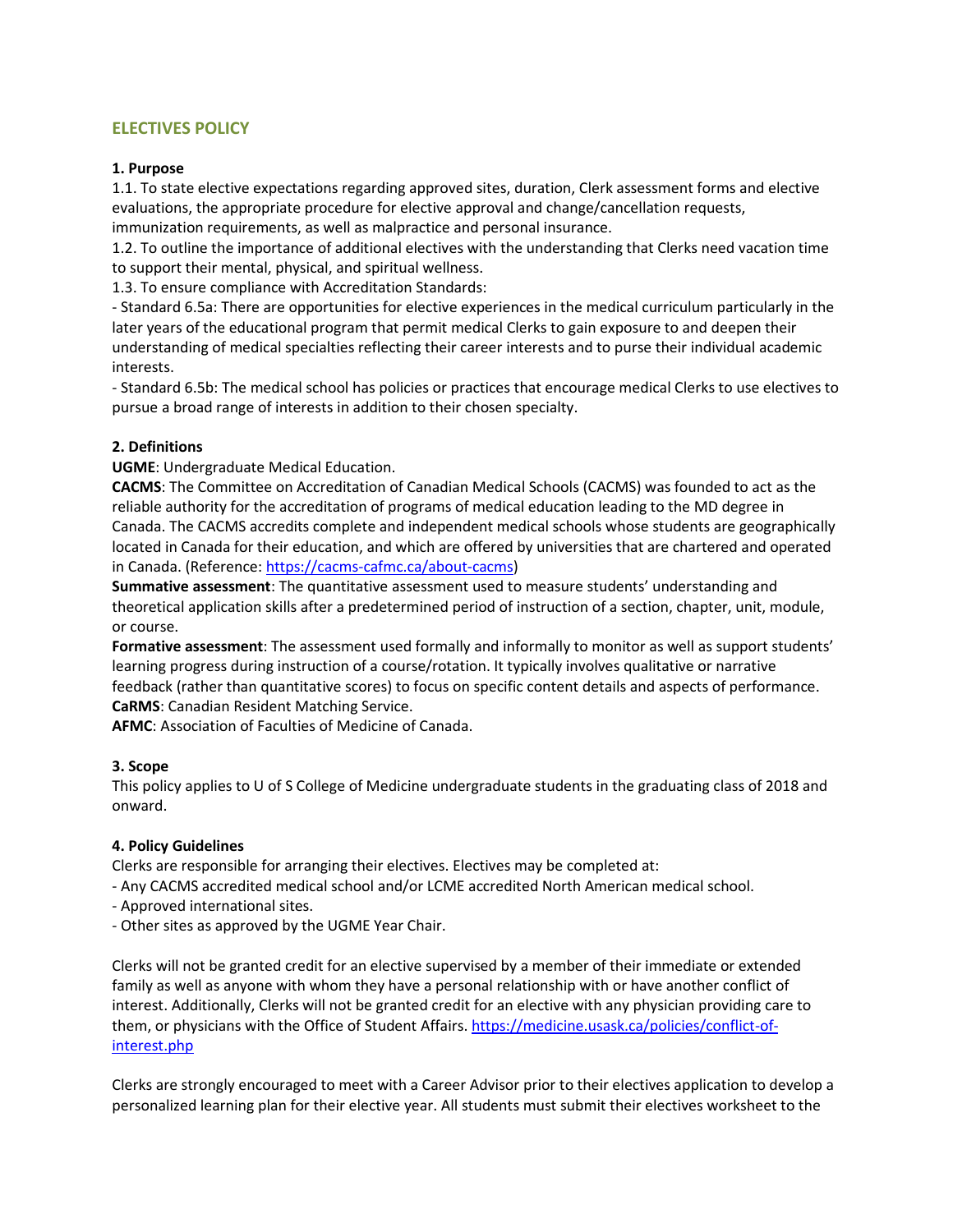UGME office [\(ugme.electives@usask.ca\)](mailto:ugme.electives@usask.ca) which is then sent to the appropriate Year Chair/ Site Coordinator for approval, recognizing that changes may occur due to scheduling. Focus will be placed on the electives prior to CaRMS.

All elective applications must be requested through the appropriate Department Coordinators. Electives cannot be scheduled directly with an individual preceptor or site as this impedes departmental scheduling and coordination of Clerks. Clerks looking for a certain experience must include this request in their elective form or speak with the Department Coordinator. Before starting an elective, Clerks must have approval from the Year Chair or Year Site Coordinator. Clerks must ensure pertinent information regarding each elective is current and accurate in One45. The Clerk is responsible for ensuring an Elective Assessment form is completed by the preceptor and submitted on One45 within 4 weeks of the elective end date. Failure to do so will be considered a failed elective and no credit will be granted. The Clerk is responsible for completing the appropriate elective evaluation within 4 weeks of the elective end date and submitting it on One45.

All Clerks must complete a minimum of 20 weeks of electives. There are 24 weeks of electives scheduled, with the potential for 1 week (plus 1 week carry over from Year 3) of vacation time, and 2 weeks of bookable independent learning/remediation time. Students may schedule a 2-week block, during any 2-week period in the time set aside for electives, to book and use for independent learning. Should remediation be required, or electives need to be rescheduled due to illness, then this time may be required for remediation or rescheduling of electives.

Please note the maximum amount of time away from an elective in order to be considered complete is 3 days out of a 2-week elective. One-week electives can be counted towards the total number, but no vacation time will be allowed during this week.

An elective must be passed in order to receive credit. If a student fails an elective for whatever reason, they may be required to remediate, even if they have met the 20-week minimum. Most electives are a minimum of 2-weeks in duration. Typically, a maximum of 6 weeks will be allowed. Electives start on Monday (Tuesday in the case of statutory holidays) and end on Friday. Weekends are for travel time. It is recommended that Clerks choose to participate in electives in Saskatchewan during the CaRMS match results to facilitate working on the second iteration and accessing the support to do so.

## **5. Procedures**

Clerks must apply through SharePoint for all electives and independent learning/remediation time. Application timelines are 22 weeks prior to the start date of the elective. The application window will open on the Sunday at **7PM** (Saskatchewan Time).

| <b>Block #</b> | <b>Dates</b>                         | <b>Application Window Opens (7PM)</b> |
|----------------|--------------------------------------|---------------------------------------|
| 1              | July 18 - July 31                    | Sunday February 13                    |
| $\overline{2}$ | August 1 <sup>*</sup> - August 14    | Sunday February 27                    |
| 3              | August 15 - August 28                | Sunday March 13                       |
| 4              | August 29 - September 11             | Sunday March 27                       |
| 5              | September 12 - September 25          | Sunday April 10                       |
| 6              | September 26 - October 9             | Sunday April 24                       |
| 7              | October 10 <sup>*</sup> - October 23 | Sunday May 8                          |
| 8              | October 24 – November 6              | Sunday May 22                         |
| 9              | November 7 - November 20             | Sunday June 5                         |
| 10             | November 21 - December 4             | Sunday June 19                        |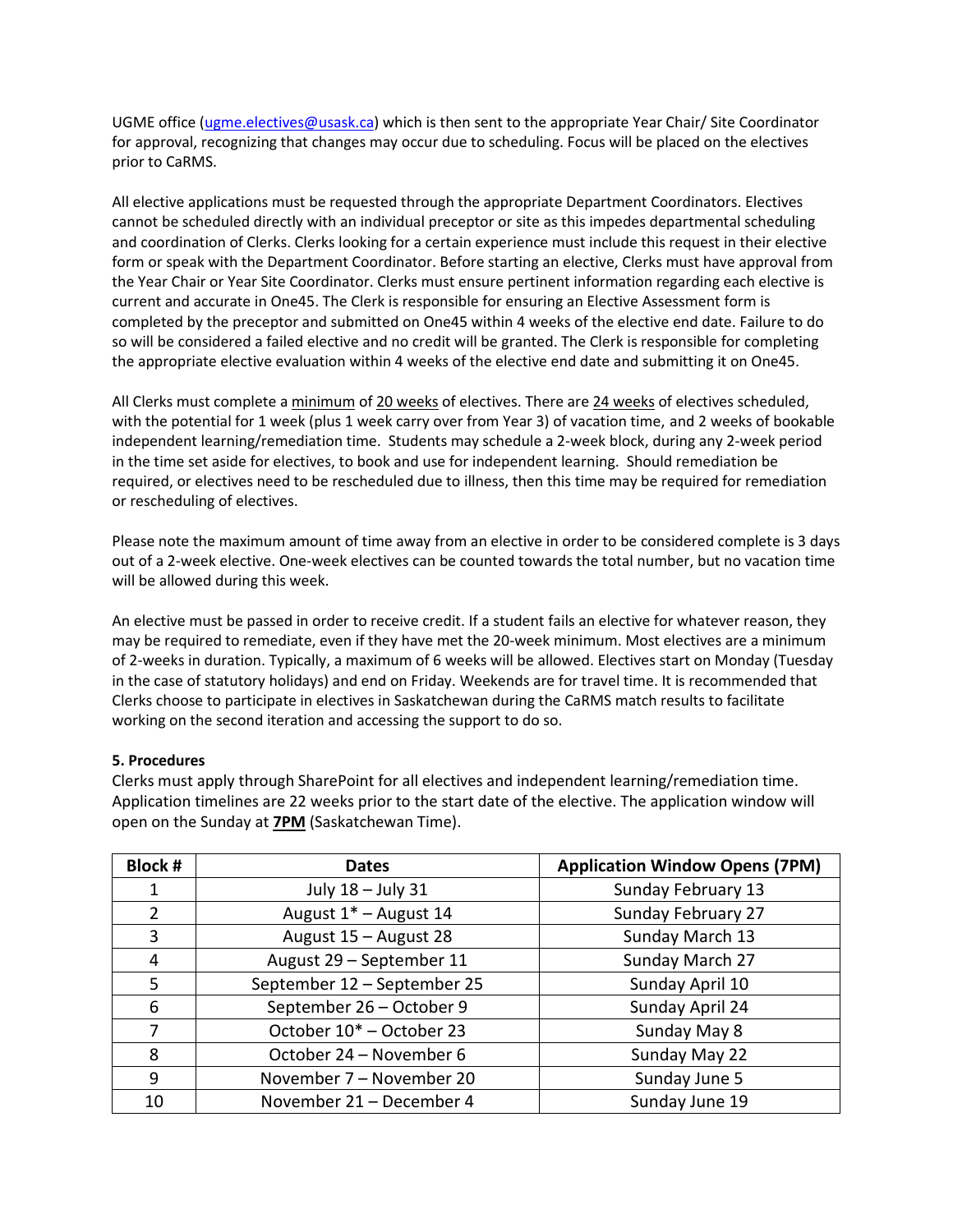| 11 | December 5 – December 18   | Sunday July 3       |
|----|----------------------------|---------------------|
| 12 | January $2^*$ – January 15 | Sunday July 31      |
| 13 | January 16 - January 29    | Sunday August 14    |
| 14 | February 27 – March 12     | Sunday September 25 |

\*Civic Holiday – electives will start on Tuesday

## **5.1 Electives in Departments at U of S Sites**

Clerks should apply for in-province electives by clicking "Submit Elective Application" on the Clerkship SharePoint homepage:

[\(https://share.usask.ca/medicine/ugme/electives/\\_layouts/15/start.aspx#/SitePages/Home.aspx\)](https://share.usask.ca/medicine/ugme/electives/_layouts/15/start.aspx#/SitePages/Home.aspx).

If an elective opportunity is extended, the Clerk will have 7 days to accept or decline the opportunity. Once the elective is accepted, it will be considered finalized and the information will be added to One45. The Clerk is responsible for ensuring an Elective Assessment form is completed by the preceptor and submitted on One45 within 4 weeks of the elective end date. Failure to do so will be considered a failed elective and no credit will be granted. The Clerk is responsible for completing the appropriate elective evaluation within 4 weeks of the elective end date and submitting it on One45.

## **5.2 Electives in Other Canadian Provinces (Visiting electives will not be offered for the Class of 2023)**

For confirmed electives to be added to One45, the Clerk must email the official confirmation from the AFMC Portal to: [ugme.electives@usask.ca.](mailto:ugme.electives@usask.ca) In order to be approved, the student must include a preceptor name and email with the AFMC confirmation. Once submitted, the elective will be considered finalized.

The Clerk is responsible for ensuring an Elective Assessment form is completed by the preceptor, as well as submitted to and received by the UGME Office. Clerks can send the Elective Assessment Form through One45 by setting up a temporary account through the Sharepoint site:

[https://share.usask.ca/medicine/ugme/electives/Lists/Outofprovince%20Elective%20Preceptors/NewForm.a](https://share.usask.ca/medicine/ugme/electives/Lists/Outofprovince%20Elective%20Preceptors/NewForm.aspx) spx. Clerks will be notified within 2 weeks of the end date of the elective if an Elective Assessment form has not been received. Clerks must ensure the UGME Office receives their final Elective Assessment form from the appropriate preceptor within 4 weeks of the elective end date. Failure to do so will be considered a failed elective and no credit will be granted. The Clerk is responsible for completing the appropriate elective evaluation within 4 weeks of the elective end date and submitting it on One45.

For electives 4 weeks or longer, it is strongly recommended that the Clerk requests their preceptor to provide mid-point formative feedback and complete a Formative Assessment form; however, a Formative Assessment form is not required to be submitted to the UGME Office.

## **5.3 International Electives (if approved by the AFMC Board)**

The minimum elective duration is 2 weeks with a maximum of 8 weeks. Clerks must submit the international electives application form to the Year Chair for approval at least 6 months before the start date of the proposed elective. The application can be found on the Sharepoint site:

[https://share.usask.ca/medicine/ugme/electives/\\_layouts/15/start.aspx#/SitePages/Home.aspx.](https://share.usask.ca/medicine/ugme/electives/_layouts/15/start.aspx#/SitePages/Home.aspx) A closer application time may be considered if the DSA pre-departure orientation from the Division of Social Accountability has already been completed; however, a minimum of 2 months prior to the start date of the elective is required. Clerks must meet with the Global Health Manager, Division of Social Accountability and participate in the DSA pre-departure orientation course, if they have not already done so. Participation is tracked. Please note that if the pre-departure orientation from the Division of Social Accountability has not been completed, this must be completed prior to the elective being approved.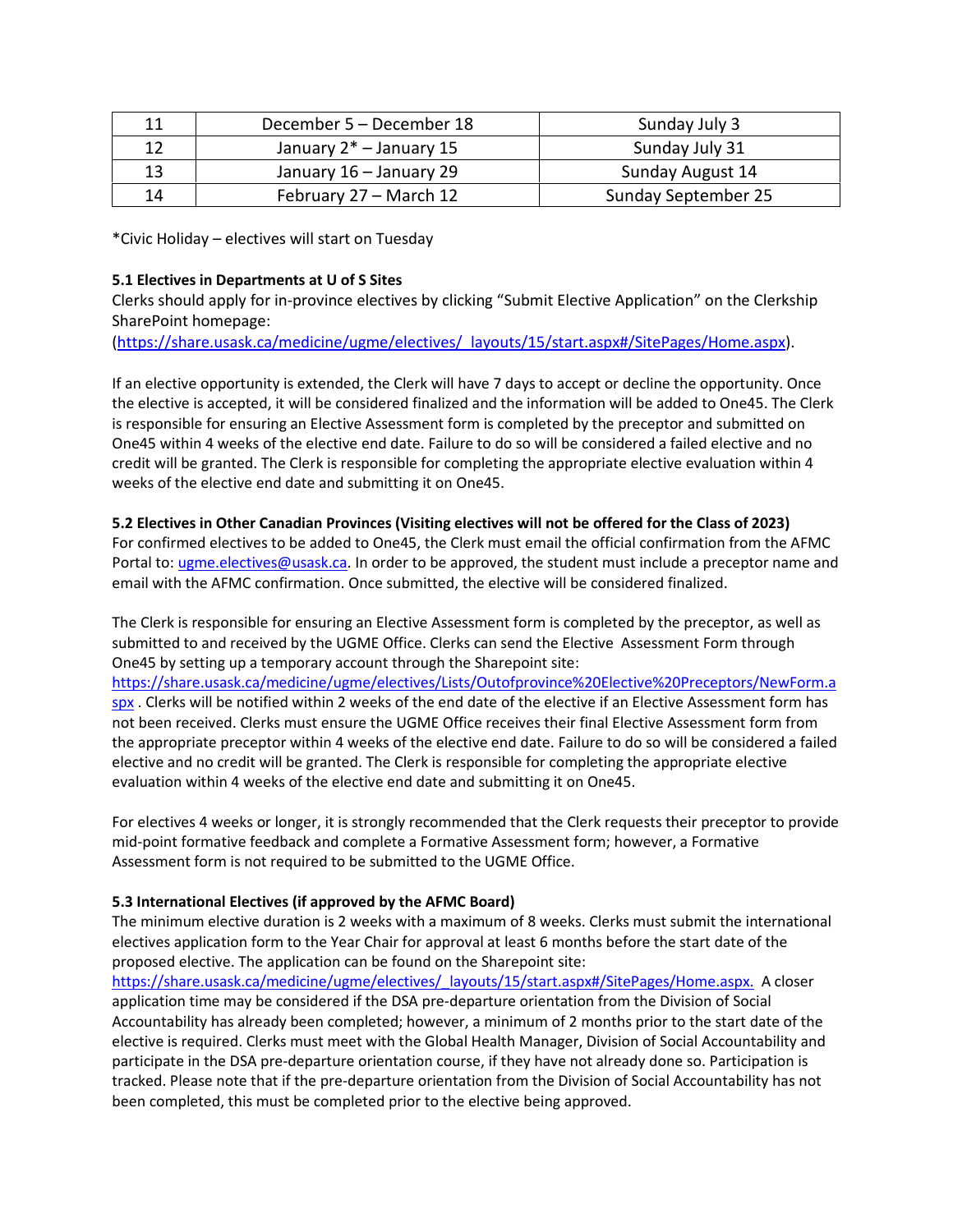Clerks must register with the International Student and Study Abroad Center (ISSAC). ISSAC requires all students to complete the Travel Safety Plan as well as provide emergency contact information and confirmation of insurance. If the elective is deemed to be in a high-risk area as per ISSAC criteria, the Year Chair (or designate) will be notified and the elective will be denied. Appeals of denied international electives can be made to the Dean of Medicine with a carbon copy (cc) to the Manager, Undergraduate Medical Education.

The Clerk is responsible for ensuring the UGME Office (med.electives@usask.ca) has received confirmation of registration with the ISSAC office as well as the Division of Social Accountability. Once confirmations and the international elective form are received, the elective will be considered for final approval. The Year Chair will give final approval or rejection of the elective application and Clerks will be notified of either status. For approved electives to be added to One45, the Clerk must email the official confirmation of DSA orientation completion from the ISSAC to: [med.electives@usask.ca.](mailto:med.electives@usask.ca) Once submitted, the elective will be considered finalized. Failure to do so will result in the elective not counting towards the minimum number required.

Clerks may be required to purchase additional malpractice insurance depending on the elective location (Refer to article 15. Insurance for more details). Extra funding opportunities may exist through the Division of Social Accountability in the form of research and travel awards. Please contact the Division of Social Accountability Office for inquires and/or additional information.

The Clerk is responsible for ensuring an Elective Assessment form is completed by the International Elective preceptor and submitted to the UGME Office (ugme.electives@usask.ca). Clerks will be notified within 2 weeks of the end date of the elective if an Elective Assessment form has not been received. It is their responsibility to contact the preceptor and ensure the Elective Assessment form is completed. Clerks must ensure the UGME Office receives their final Elective Assessment form from the appropriate preceptor within 4 weeks of the elective end date. Failure to do so will be considered a failed elective and no credit will be granted. The Clerk is responsible for completing the appropriate elective evaluation within 4 weeks of the elective end date and submitting it on One45.

For electives 4 weeks or longer, it is strongly recommended that the Clerk requests their preceptor to provide mid-point formative feedback and complete a Formative Assessment form; however, a Formative Assessment form is not required to be submitted to the UGME Office.

The Clerk must participate in a post-elective debriefing with the Division of Social Accountability. This meeting will include feedback on the elective learning environment, overall learning experience, and any challenges faced. The Clerk should notify the UGME upon their return from their elective. If the Clerk requires further supports related to experiences during their elective, these will be facilitated through the Office of Students Affairs.

### **6.1 . Diversity Requirement**

Clerks must complete a minimum of 3 diversity electives, each a minimum of 2 weeks in length. This is defined as 3 different general areas (i.e. Internal Medicine, Surgery, Anesthesia, Emergency Medicine, Pediatrics, Psychiatry, Family Medicine, PM&R, Pathology, Radiology, Nuclear Medicine). Elective diversity allows the Clerk to experience a broader scope of medicine and may help with residency preparation. In addition, The University of Saskatchewan College of Medicine abides by the AFMC diversification policy [\(https://afmc.ca/media-releases/afmc-student-electives-diversification-policy](https://afmc.ca/media-releases/afmc-student-electives-diversification-policy) ):

AFMC Student Electives Diversification Policy:

"Undergraduate programs recognize their dual responsibility to ensure students undertake a full educational experience that prepares them for any potential career choice, while also optimizing their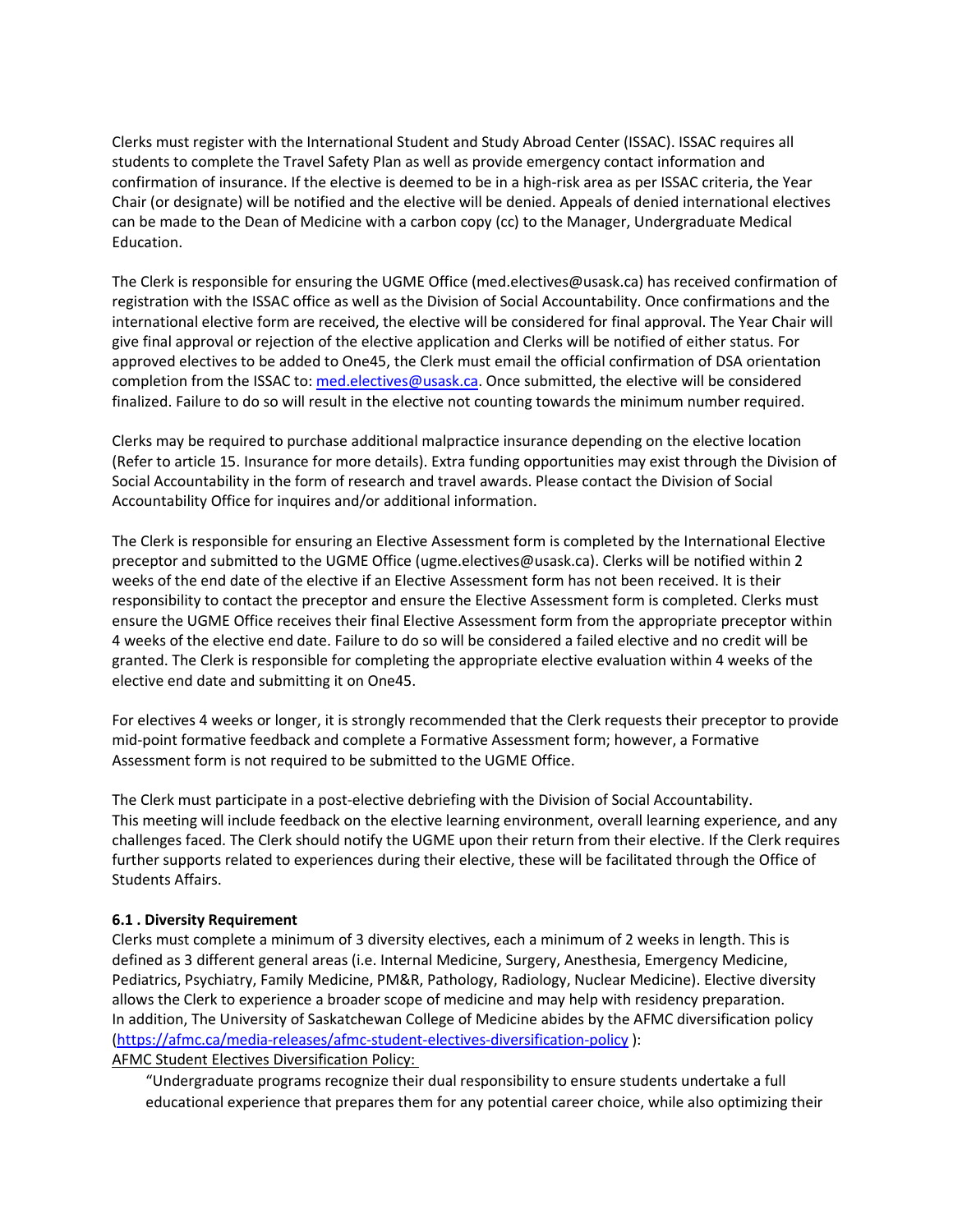ability to engage in the increasingly competitive postgraduate match process. Undertaking elective experiences exclusively in a single discipline is pedagogically unsound and fails to provide students with a full exposure to potential career options. Consequently, we commit that, beginning with the Class of 2021, student elective opportunities cannot exceed a maximum of eight weeks in any single entry-level discipline. An entry-level discipline is an Entry Route in th[e PGY-1 \(R1\)](https://afmc.ca/sites/default/files/30%20Entry%20Routes.pdf) match. Each of these entry-level disciplines leads to specialty certification with either the RCPSC or the CCFP. Electives in subspecialties that are part of a PGY-3 (R3) match (such as the subspecialties in Internal Medicine and Pediatrics) are counted as separate disciplines. As such, electives in these subspecialties do not count towards the 8 week maximum in the general specialty".

As such, the maximum time allowed in any one specialty, with the exception of Pediatrics and Internal Medicine subspecialties, will be 8 weeks.

### **6.2 Noncompliance**

Being outside the 8-week maximum in a specialty area (other than Internal Medicine and Pediatrics subspecialties), may put the student at a disadvantage when applying through CaRMS for a Residency position. If a student is found to have greater than 8 weeks in any one specialty (with the exception of Internal Medicine and Pediatrics subspecialtiy areas), the additional weeks will not count towards the minimum number electives required for completion of the electives course, and the student may be required to do remediation. Additionally, none of the comments from those electives will be allowed on the MSPR. The student may also be subject to a professionalism citing.

All students are responsible for counting their own number of weeks in each area. However, students should be aware that there will be random audits done with One45 to ensure compliance.

Please note that Year 5 is unique and while this year must abide by the diversity policy, their previous years' electives do not count towards the maximum.

### **7. EPAS**

Completion of all EPAs is **mandatory** and is a requirement to successfully complete Year 4 and graduate medical school. Failure to complete the required number of EPAs, at a level that is satisfactory to the competency committee, will have academic and/or professionalism consequences, including being ineligible for graduation. Further, if students are found to be missing EPAs, additional clinical time may be required to complete missing EPAs or demonstrate an acceptable level of clinical competency.

It is up to the student to determine which EPAs are most achievable during each of their clinical experiences, however, there should be a minimum of 10 EPAs completed by the end of each 2-month interval. The student should formulate a plan which EPAs to achieve in each elective/selective. This plan should be submitted to your Year 4 Site Director or Site Director for approval **2 months prior** to the start of electives/selectives courses.

### **8. Vacation**

In Year 4, Clerks are entitled to 3 weeks of vacation: 1 week of their choice and 2 weeks during the December break. To ensure proper work-life balance and maintenance of overall wellness, it is strongly encouraged that all Clerks utilize the entirety of their allotted vacation time. Clerks may defer up to 1 week of vacation time from Year 3 in to Year 4.

Please note the maximum amount of time away from an elective for any reason in order to be considered complete is 3 days out of a 2-week elective. One-week electives can be counted towards the total number, however they cannot be combined with a week of vacation and count as 2 weeks of electives. There is no time away allowed during a one-week elective.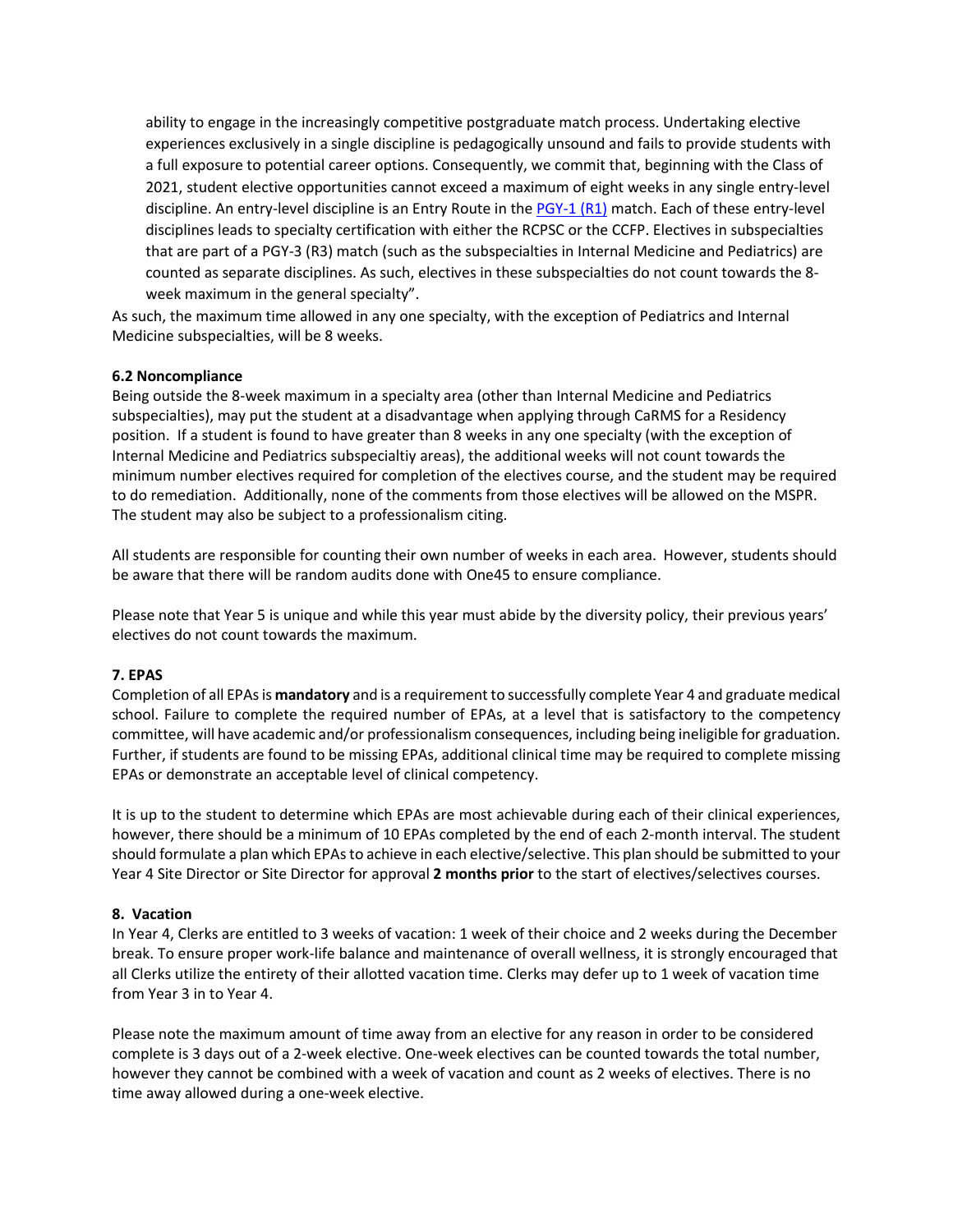Clerks are discouraged from taking electives during the holiday break in December due to potential supervision concerns, as many clinical learning sites have fewer staff and residents during this time. If a Clerk proposes to undertake an elective during this time, the clerk must provide written documentation from their preceptor stating they will receive adequate supervision.

## **9. Additional (Early) Elective Time**

Clerks can be considered for an additional 1 week of elective time during Year 3 (to a maximum of 25 weeks total of electives). The Clerk must be in good academic standing as well as meeting expectations on all rotations to be considered and approved for additional elective time. The Year 3 and 4 Chairs must approve the extra elective time prior to beginning the elective application process. Clerks will not be approved, nor will receive credit, for more than 25 weeks of electives. Please note that even if an elective is completed in Year 3, all scheduled weeks of electives in Year 4 must still be completed (outside of vacation and education time).

## **10. Application Procedure for Additional (Early) Elective Time**

The Clerk must submit a written request to the Year 3 and 4 Chairs no later than 1 month prior to the start date of the elective. The request must include a description of the additional elective and rationale for why the additional elective time is needed. Additional elective time requested during the December break must be accompanied by correspondence from the proposed elective Department Coordinator indicating that there

will be adequate clinical supervision of the Clerk. The Clerk must also apply for and have vacation time approved prior to applying for elective.

The relevant Year Chair reviews additional elective requests. If the following criteria are met, the additional elective time will typically be approved:

- The Clerk is in good academic standing;
- The request does not exceed the maximum 25 weeks of electives; and
- There is clear rationale for the additional elective time.

The Year Chair will communicate the application status to the Clerk as soon as possible, but ideally within 2 weeks of the request submission. If a request is rejected, the Clerk will be provided with an explanation. Application appeals can be submitted by the Clerk to the Assistant Dean, Academic.

### **11. Cancellation Policy**

Electives should be cancelled by the Clerk at least 4 weeks prior to the start date of the elective. Failure to do so will result in a discussion regarding professionalism and possible documentation through a Professionalism Report/Discussion Form. Exceptional circumstances requiring an elective cancellation will be considered.

To cancel an elective, the Clerk must submit a request to the Elective Coordinator at med.electives@usask.ca. The Elective Coordinator will notify the department.

Please note that electives done at schools through the AFMC portal and international electives may have their own cancellation policy. Clerks will be expected to adhere to individual school's guidelines and procedures.

### **12. Immunizations**

All Clerks must have received their mandatory immunizations OR shown proof of immunity prior to the start date of all electives. This is generally required during the application process. Any Clerk not having met this requirement must report to the Occupational Health and Safety Office to update any missing immunizations. Immunization requirements are listed at: https://afmcstudentportal.ca/immunization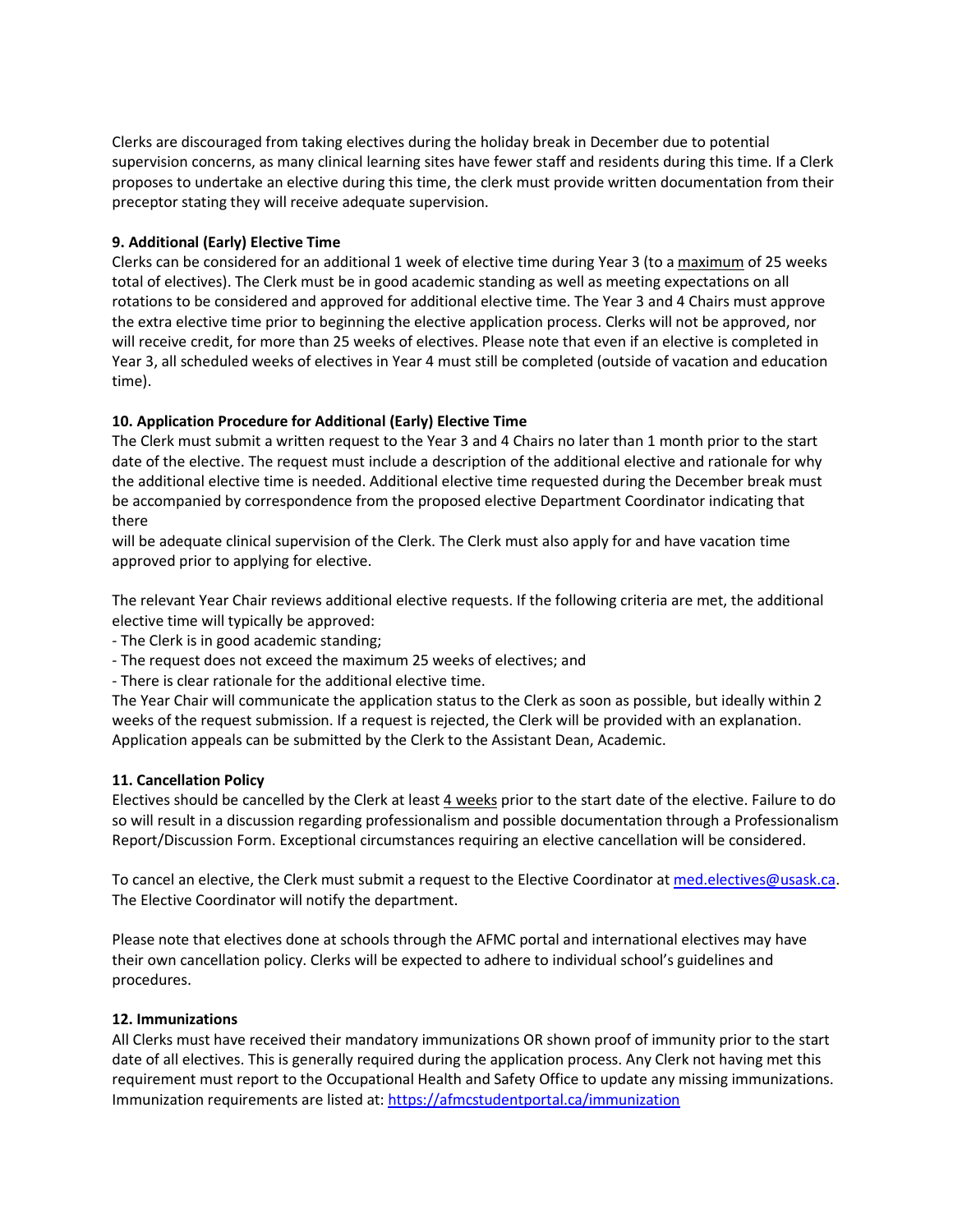For patient protection, all Clerks (who do not have medical contradictions) are expected to be immunized for influenza. Clerks will be advised of any updates to provincial or regional public health policies for Saskatchewan electives.

Additional immunization requirements (i.e. international electives) will be at the student's expense.

### **13. N95 Mask Fittings**

All Clerks are required to have a current and valid N95 mask fitting.

## **14. Police Information Check**

External electives generally require a current criminal record and may require a vulnerable person's check. These can be organized through the local Police Department. Please check the AFMC portal for individual school requirements. It is the student's responsibility to provide the UGME and CPSS with any changes to the original Criminal Record Check submitted for Clerkship.

## **15. Blood/Body Fluid Exposure**

The Medical Student Exposure to Infectious and Environmental Hazards Policy and local health region/authority occupational health procedure can be accessed at: http://medicine.usask.ca/policies/medical-student-exposure-to-infectious-and-environmental-hazards.php

### **16. Insurance**

University of Saskatchewan Clerks are covered under the U of S CURIE insurance policy for up to 25 weeks of electives. This includes any contractual liability, professional and malpractice liability, cross liability, and tenant's legal and employer's liability arising out of their elective duties. Coverage applies to any electives taken within Canada.

## **17. Distribution**

This policy will be distributed to students as well as Department Coordinators and Site Directors.

## **18. College of Medicine Responsibilities**

The Assistant Dean, Academic, is responsible for providing oversight to the overall administration of the Clerkship Electives Policy within the College of Medicine.

The Manager, Undergraduate Medical Education, with the assistance of the Undergraduate Medical Education Office, is responsible for the implementation, monitoring, maintenance, and evaluation of the Clerkship Elective Policy within the College of Medicine campus in Saskatoon, Saskatchewan.

## **19. Non-Compliance**

Clerks not complying with the procedures outlined above will have their elective cancelled and no credit received. Instances or concerns of non-compliance with the U of S Clerkship Elective Policy should be brought to the attention of the Vice-Dean, Education or the Associate Dean, Undergraduate Medical Education, within the College of Medicine.

## **20. Contact**

Sherry Pederson Manager, UGME Email: sherry.pederson@usask.ca Phone: (306) 966-6142 Fax: (306) 966-2601